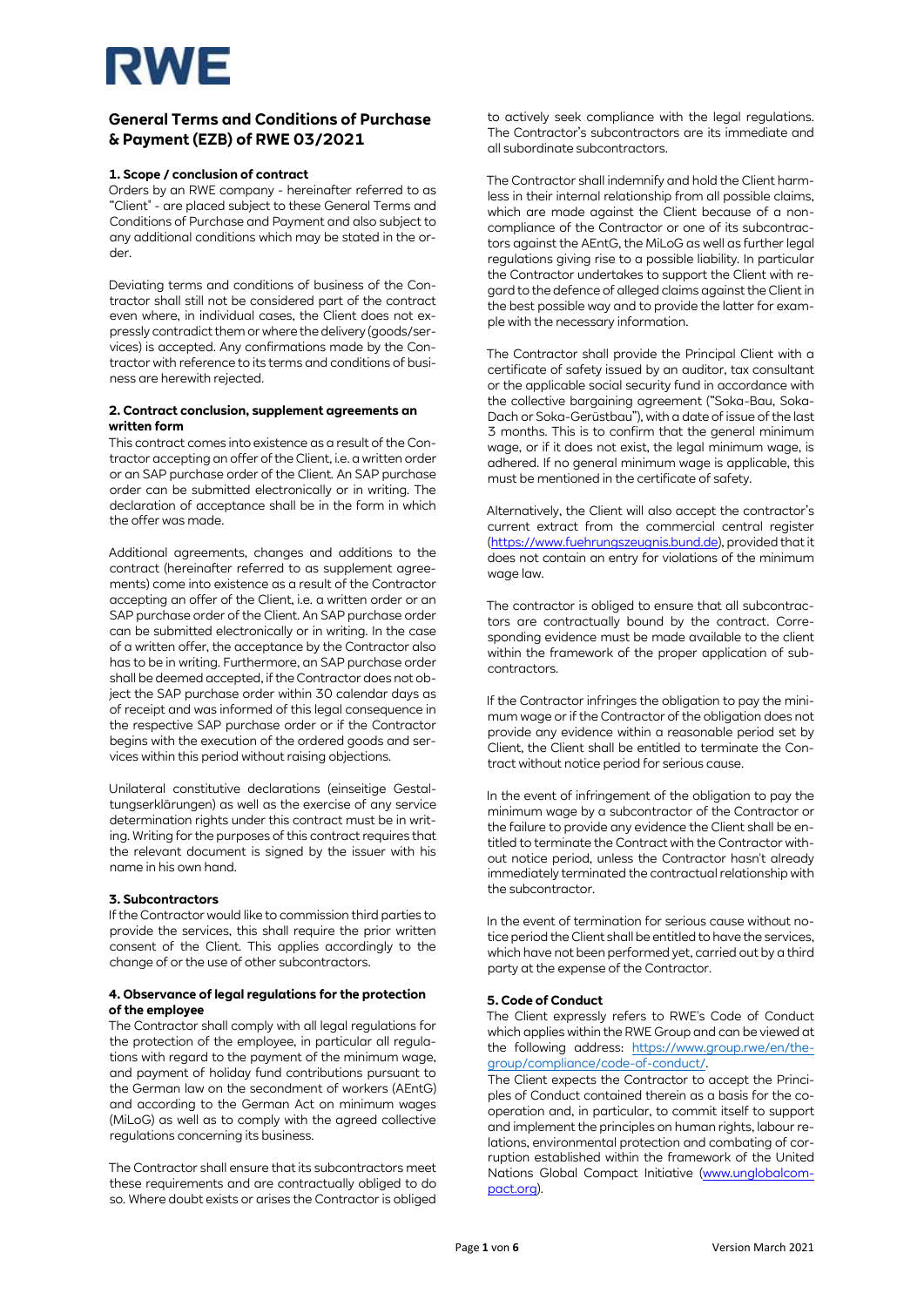# RWE

If the Contractor evidently fails to fulfill any of the principles and refuses to implement measures for fulfilling these principles, the Client reserves the right to terminate the contract with the Contractor.

### **6. Combating corruption**

Subject to applicable law, the Contractor undertakes not to give or receive, offer or ask for, directly or indirectly, to anyone, any payment or benefit that constitutes illegal advantage. The Contractor will undertake all reasonable endeavours to ensure that its managing directors, officers and employees will not commit bribery offences but will act in full compliance with all applicable rules of law.

## **7. Sanctions**

Sanctions shall mean any economic or financial sanctions or trade embargoes implemented, administered, or enforced by the Federal Republic of Germany, the European Union (EU) or the United Nations Security Council.

Sanctions shall also mean any economic or financial sanctions or trade embargoes implemented, administered, or enforced by the United States of America, unless this constitutes a violation of the German Statute on Foreign Trade (Außenwirtschaftsverordnung – "AWV"), or compliance with such Sanctions constitutes a violation of Regulation (EC) No, 2271/96, or any comparable legislation of the EU.

Neither the Contractor nor any of its subsidiaries nor, to the best of the Contractor's knowledge, any director, officer or legal representative of the Contractor or any of its subsidiaries is a person against whom applicable sanctions have been imposed, or is owned or controlled by a person against whom applicable sanctions have been imposed.

Neither the Contractor nor any of its subsidiaries nor, to the best of the Contractor's knowledge, any director, officer or legal representative of the Contractor or any of its subsidiaries is located in, or has been registered in or has its registered office in, a country or territory against which sanctions applicable to itself or its Government have been imposed (currently Cuba, Iran, North Korea, Syria and Crimea region).

The Contractor:

- − shall comply with all sanctions and export control requirements applicable to it and its business activities as far as actions in connection with this Contract are concerned;
- shall not sell, supply or transfer items received from the Client to third parties if this would result in the Client violating any applicable sanctions or export control regulations;
- shall not sell, supply or transfer items received from the Client to any third party to the extent prohibited on the basis of any applicable sanctions or export control regulations:
- − shall not perform any actions that result in the Client violating any applicable sanctions or export controls;
- − shall immediately inform the Client in text form if the Contractor becomes aware of any event or matter which may result in a violation of applicable sanctions or export controls by the Contractor or by the Client as far as any activities related to this Contract are concerned.

Notwithstanding the other provisions of this clause, the Client shall be entitled to terminate any business activity, delivery and/or any related contracts thereto (including this Contract) with immediate effect in the event that the respective contract or any part thereof or the Contractor`s actions result in the Client violating any applicable sanctions or export control regulations.

## **8. Shipment**

Shipment instructions, in particular shipment addresses, must be observed in precise detail. Costs incurred due to non-compliance with the shipment instructions shall be for the account of the Contractor, unless the Contractor proves that it is not responsible for them.

Dispatch notes must be sent together with easily identifiable order details to the Client, the shipment address, and to any other addresses of recipients indicated in the order, and must be enclosed with the shipment.

## **9. Deadlines / acceptance**

The delivery times/deadlines of performance indicated in the order are binding. The Contractor undertakes to notify the Client immediately if circumstances occur or are identified which indicate that the delivery time agreed upon or the deadline of performance agreed upon cannot be met.

Performance under a service contract is subject to formal acceptance with a record. The Contractor undertakes to notify the Client of the completion of services. No conduct of the Client may be implied to represent acceptance; in particular, the use, resp. the putting into operation, of such goods or services supplied under a service contract do not qualify as acceptance. This is without prejudice to section 640, subsection 2 (Abnahmefiktion) of the BGB (German Civil Code). The notional acceptance regulated in § 640 subsection 2 BGB (German Civil Code) is only possible under the condition that the Contractor has already fulfilled all deliveries and services including the complete final documentation and has requested the Client to take acceptance giving a deadline of 14 days. Furthermore, the Contractor is obliged to point out to the Client what the consequences are of not declaring acceptance or declining acceptance without naming the defect after such a written request for acceptance. This provision does not apply to such contracts for which acceptance is excluded for material technical reasons.

## **10. Change of the scope of delivery and performance**

Changes of the scope of delivery and performance (including contractually agreed deadlines) of Contracts concerning the performance of services (e.g. contract for services (Werkvertrag)) may be requested of the Contractor by client, extent that this is reasonable for the Contractor in any exceptional individual case. The Contractor shall comply with any such request. The effects thereof, particularly any increase or reduction in cost or any effects on delivery deadlines, shall be appropriately taken into account and in principle to put down in writing between Client and Contractor before execution of the performance starts. In case of risks of delays or danger in delay client shall be entitled to stipulate that Contractor starts to perform even if such a written Agreement does not exist yet. Contractor will comply with this request.

## **11. Prices**

Except where expressly agreed otherwise, the prices stated in orders are fixed prices. All prices are net, VAT shall be added as applicable. Where no prices are stated,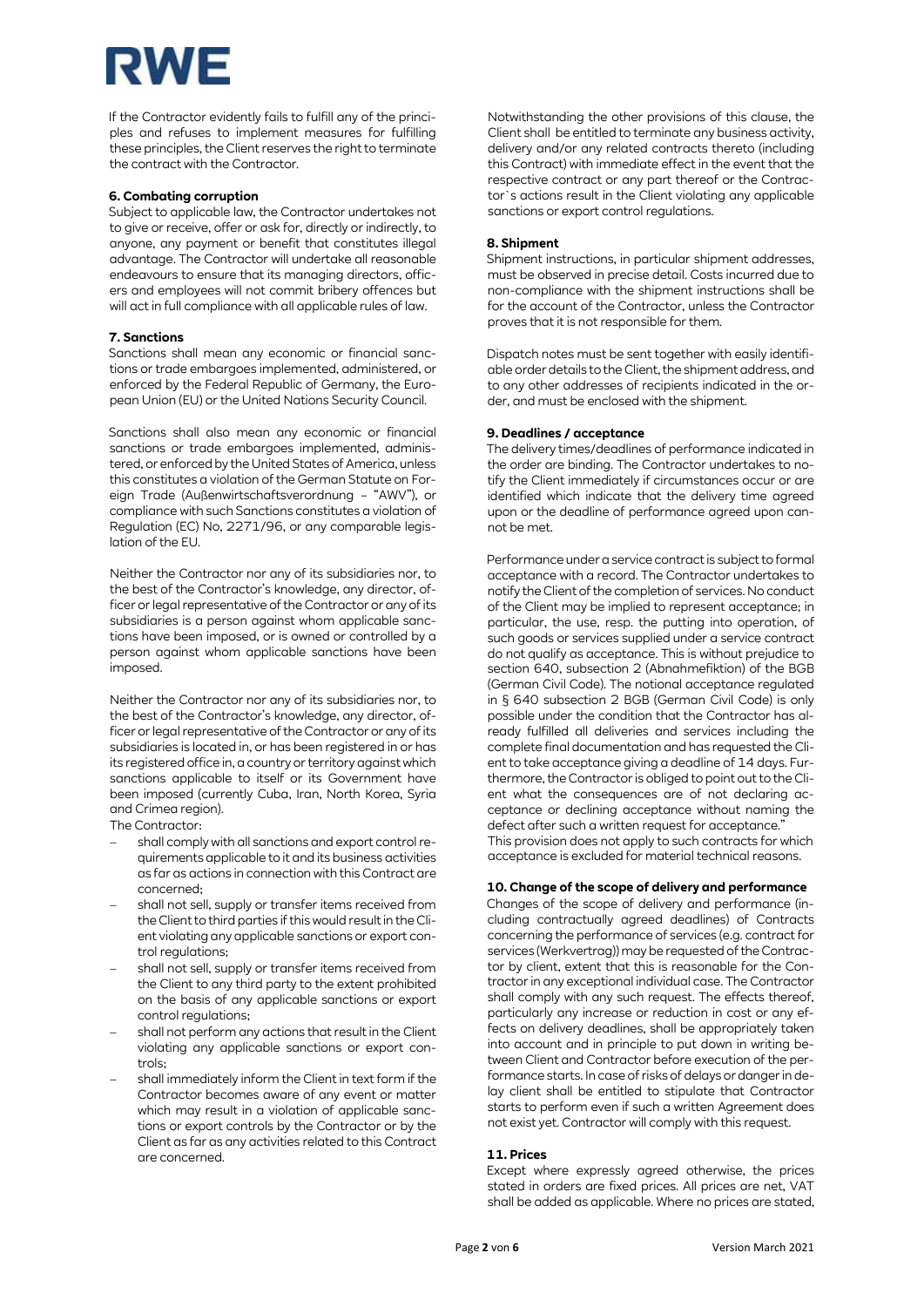# RWE

the Client reserves the right to recognition of the prices calculated subsequently. Unless agreed otherwise in writing, prices are free delivered, including packing, duty and insurance up to the stated shipment address/place of use. If the Client does not wish to keep the packing, it shall be returned at the expense of the Contractor and the packing costs invoiced shall be reduced; this also applies to pallets of all types, including pool pallets.

## **12. Securities / guarantees**

Securities and guarantee shall be agreed for each individual contract inasmuch as the Client is not already entitled to demand the same under applicable law.

## **13. Accounting and payment**

The invoice must meet the requirements of sections 14 (Ausstellung von Rechnungen), 14a (Zusätzliche Pflichten bei der Ausstellung von Rechnungen in besonderen Fällen) of the German Value-Added Tax Act (Umsatzsteuergesetz). The invoice shall be transmitted to the invoice recipient stated in the order and to the invoice address indicated there while showing the VAT at the rate applicable at the time of delivery / service provision separately.

Prepayments/progress payments made must be shown individually in the invoice. Contractors of building services must indicate the tax number given by the revenue office in the invoice. In the event of lump sum prices, the Contractor must have completion of the work certified by the Client.

All payments by the Client are subject to the following conditions:

- Correct and complete delivery resp. acceptance
- Provision of the securities/guarantees agreed in the individual contract
- − Receipt of a correct invoice based upon these requirements
- Receipt of confirmation of correct quantities and quality (agreed specifications, time sheets, plant certificates, expert opinions, acceptance reports etc.) inasmuch as included in the scope of supply.

Provided the above mentioned terms of payment have been met, payment shall be 14 days from receipt of invoice less 3 % discount or 30 days from receipt of invoice less 2% discount, unless any other terms of payment have been agreed in the order. The discount period, however, shall only begin when these conditions have actually been met. Discount deductions can be withheld both from progress payments and from prepayments and final payments. Where a discount has already been deducted from a prepayment or progress payment, the base amount for the discount in the final invoice will be reduced by that prepayment or progress payment amount and discount only withheld from the remaining amount. Payments are always made subject to adjustment in the event that objections should be made subsequently.

The Client shall be entitled to charge a deadline penalty or partial amounts thereof to the Contractor or to deduct same from agreed payments. The Client shall not be required to reserve the right to impose a deadline penalty on receipt of the goods and services. Rather, it shall be entitled to assert that right until final payment.

If, at the time of settlement of the accounts, a Contractor of construction services does not present a valid certificate of exemption for tax under section 48 b, subsection 1, sentence 1 (Freistellungsbescheinigung) of the German Income Tax Act (EStG), a tax deduction of 15 % of the consideration within the meaning of section 48 EStG (Freistellungsbescheinigung) is made and paid to the tax office responsible for the Contractor in accordance with the Act to Control Illegal Employment in the Construction Sector (Gesetz zur Eindämmung illegaler Betätigung im Baugewerbe). In order to compensate for the resulting additional accounting expenditure, the Client is entitled to deduct a lump-sum allowance of € 100 from the Contractor's invoice. Further claims shall remain unaffected.

In case hourly wages are charged, the input tax must be deducted from the travel costs (fares, accommodation costs etc.) in accordance with the tax guidelines in force. All receipts must be correct and permanently legible.

### **14. Assignment of receivables / setoff**

Without prejudice to an assignment of any financial claim under section 354a of the German Commercial Code (HGB), the Contractor is not entitled to assign receivables from the Client to third parties or to have them collected by third parties, unless the Client has given its prior written consent.

The Client is entitled to offset receivables, all or partly of the Contractor with falling due against the Contractor directed pecuniary claim of the group of companies RWE AG, RWE Power Aktiengesellschaft (Essen), RWE Supply & Trading GmbH (Essen), GFV Gesellschaft für Vermögensverwaltung mbH, RWE Generation SE, RWE Renewables GmbH and/or their affiliated companies.

## **15. Title / provision of materials / processing / risk transfer**

Upon delivery, the shipment becomes the property of the Client; this is without prejudice to simple retention of title in favour of the Contractor.

Materials provided by the Client shall be separated by the Contractor from other materials, marked as being the property of the Client, and kept with the due diligence of a prudent businessman. The Contractor is obliged to prevent access by third parties and to inform the Client immediately on request of any changes in the quantity (such as theft, loss and destruction) or condition (such as loss of application) of the materials provided.

Processing or transformation is carried out by the Contractor on behalf of the Client. In the event that goods for which the Client has reserved title are processed together with other objects not belonging to the Client, the Client shall acquire joint ownership of the new object pro rata the purchase value plus VAT of the property of the Client relative to the other objects processed at the time of processing. This last point applies accordingly for mixing and combining, unless another object which does not belong to the Client is considered to be the principal object.

Risk transfers to the Client on receipt of the delivery in the receiving plant or at the receiving point specified by the Client; for deliveries for which acceptance takes place at the receiving point on acceptance, regardless of whether the items to be delivered have already been received beforehand. On collection by the Client, the risk transfers to the Client as soon as the shipment has left the Contractor's site.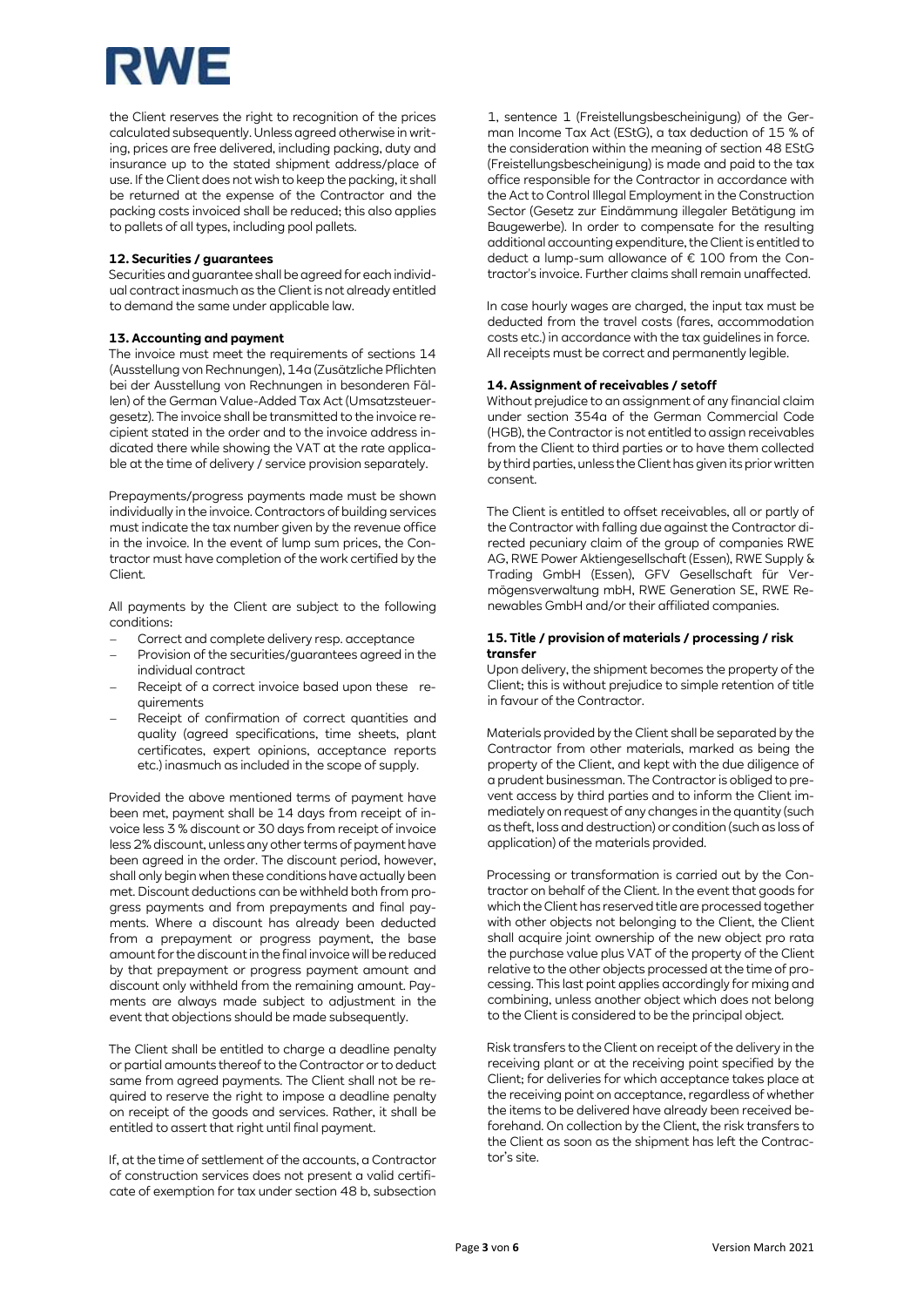## RWE

The Client shall be entitled at any time to inform itself of the status of the service rendering under the contract, and in particular on the contractual and orderly progress of the manufacturing in the plants of the Contractor, resp. those of the Contractor's suppliers.

In the case of dismantling or repair work at the Client's premises materials and components etc. removed, or excess materials provided by the Client, must be returned to the Client in an orderly manner.

## **16. Rights to use / industrial property rights / inventions**

The Contractor shall permanently grant the Client a temporally and geographically unrestricted, transferable, non-exclusive, irrevocable right of use regarding the subject of the delivery and performance as well as any protective rights related to these subjects of the delivery and performance. The Contractor shall entitle the Client and the IT service provider to make the right of use available to the Group companies - and thus also the services specified in the contract. Group Companies within the meaning of this contract are besides the Client all those companies, which pursuant to sections 15 et seq. of the German Stock Corporation Law (AktG) are affiliated with RWE AG (collectively referred to as "Group companies").

The rights of use granted to the Client under this contract shall also apply to any new versions (e. g. updates, upgrades, releases, patches, bugfixes) of the subject of the delivery and performance and of any protective rights related to these subjects of the delivery and performance that are made available to the Client.

Insofar as work results eligible for patent/utility patent protection arise within the order, the Contractor shall grant the Client property thereto, including the right to file the patent application in his own name or by acting as an agent. The Contractor has to provide evidence if he pleads that the patent/utility patent has not been generated in connection with the order.

Insofar as work results eligible for other property right protection arise within the order, the Contractor shall transfer to the Client the exclusive, irrevocable, temporally and geographically unrestricted, sublicensable and transferable right of use. The Client shall have the right to use the work results in all types of use, including, but not limited to the right to reproduce, redesign and publish and exploit the work result. The Contractor has to provide evidence if he pleads that the work result has not been generated in connection with the order. For programming work, the Contractor shall be obliged to hand over to the Client the source code for the software created.

## **17. Warranty**

The Client has full recourse to statutory warranty claims. The Contractor accepts a statutory warranty period of 24 months covering any defects in the shipment/service; this period begins with the delivery or acceptance of the respective service. However, this provision shall only apply where, due to the contract or statutory regulations, no longer warranty or limitation periods apply.

The aforementioned warranty period is followed by a six month period, within which the Client and Contractor shall settle any claims not yet settled or obtain a decision of a third party, e.g. of a court of law.

Any faults or defects occurring during the warranty period e.g. due to execution not in compliance with the contract, sub-standard materials, or non-compliance with statutory regulations or recognized engineering standards - must either be remedied by the Contractor at its own expense or replaced by a new delivery executed in compliance with the contract, at the discretion of The Client.

If the Contractor fails to remedy the faults and defects in response to the Client's first complaint within the reasonable deadline set, the Client shall be entitled, without further notice or setting of a period of grace, to remedy them itself or have them remedied by third parties, and to deduct the expenses incurred from the Contractor's invoice or to charge these to the Contractor's account.

In those cases, in which subsequent performance fails, the Client is entitled to rescission or a price reduction; this is without prejudice to claims for damages, in particular claims for damages instead of performance.

## **18. Third-party property rights**

The Contractor undertakes that all goods and services to be provided by it are unencumbered by third party rights. In the event of an infringement of property rights of third parties, the Contractor shall, at the discretion of the Client, procure for the Client the rights to use the goods and services or change them in such a way that it is no longer encumbered by third party rights.

Furthermore, the Contractor shall indemnify the Client among themselves against all claims asserted by third parties with respect to infringements of property rights. Further claims and rights to which the Client is entitled under law in this respect shall remain unaffected. Such obligation of exemption shall remain in force for a period of 10 years after time of performance.

## **19. Liability**

The Contractor shall be liable for any breach of duty and the resulting damages unless the Contractor proves that it is not responsible for such breach of duty. The Contractor is further obliged to release the Client from any claims for damages by third parties asserted against the Client by such third parties for reasons based on defective delivery (goods/services) by the Contractor, unless the Contractor can prove to the Client that the Contractor is not responsible for the circumstances that caused the loss. The foregoing provisions shall also apply if the Contractor employs a servant or vicarious agent.

The aforementioned exclusions from liability and liability restrictions shall not apply in the case of personal injuries and injuries to health or losses of life of the Company's employees, for which the Contractor remains liable in accordance with the statutory regulations.

## **20. Liability for cartel law offences (antitrust law violations)**

Should the Contractor in respect to the contractual services be demonstrably involved in an unlawful restraint of competition prior to this Contract and/or before or after this Contract act anticompetively, it shall be required irrespective of the other liability rules to pay liquidated damages in the amount of 15% of the contract value, unless a damage has been accounted for in different height. This also applies if the Contract has been terminated or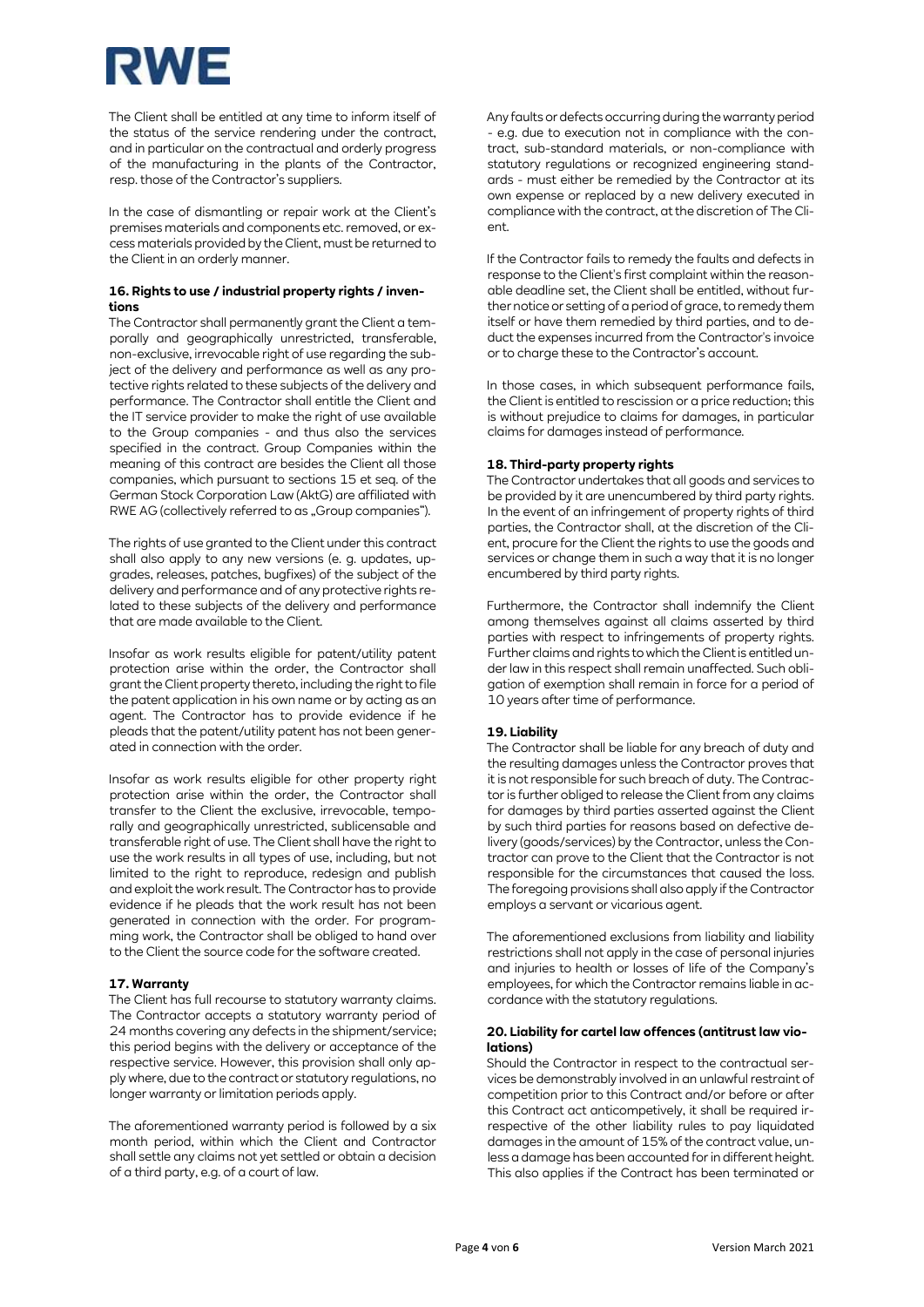

already been fulfilled. Other rights of the Client remain unaffected.

Unlawful restrictions of competition are in particular anticompetitive negotiations, recommendations or appointments with other bidders (tenderers) / applicants regarding submission or non-submission of bids (tender) including territorial agreements, pricing as well as profit arrangements or delivery quantities.

Such acts of the Contractor itself are equal to acts of persons appointed by it or working for it.

## **21. Insurance**

The Contractor undertakes at its expense to take out an appropriate business liability insurance policy, to include processing damage, and to maintain that insurance for the entire duration of the contract until expiry of all periods of limitations. That liability insurance must provide cover for at least € 5,000,000 for personal injury and property damage and all consequential losses. At the request of the Client, the Contractor undertakes to provide the Client with a confirmation of coverage by the insurer.

### **22. Termination**

The Client is entitled to terminate service contracts at any time. In such an event, in respect of imputation of the saved expenses, the Contractor shall receive that part of the remuneration that corresponds to the performance so far carried out in proportion to the overall performance, unless the Contractor can prove that its savings in respect of the services not yet provided are lower.

However, where termination is for good cause where the Contractor is at fault, the latter shall only receive that part of the remuneration that corresponds to the share of the previous performance measured as a percentage of the overall performance. Any further claim to remuneration by the Contractor is excluded in this case. The Contractor shall be liable for compensation for loss incurred by the Client as a result of the termination, including any consequential loss.

The Client may terminate the contract without observing deadlines if the Contractor suspends payments, or insolvency proceedings concerning the Contractor's assets are filed or opened.

### **23. Rescission / Termination in case of antitrust violations**

The Client shall be entitled to terminate or withdraw from the contract without notice if the Contractor has demonstrably been involved in unlawful restrictions of competition at the expense of the Client. In the event of termination without notice, the Contractor shall be entitled only to that portion of the agreed remuneration for goods and services already rendered without defects. In the event of rescission, the legal stipulations shall apply.

#### **24. Safety and environmental stipulations**

In the course of execution and implementation of the contract, the Contractor is obliged to observe the applicable provisions and recognized engineering standards, especially with regard to industrial health and safety, as well as the provisions applicable under construction, trade and traffic laws (in particular, supervisory and traffic safety duties on construction sites and other workplaces); this shall also apply to the applicable environmental protection, waste and water regulations as well as

the transportation regulations of hazardous goods (Gefahrgutbeförderungsgesetz) and its subordinate regulations. Supplies and services must comply with the laws, regulations and directives prevailing at the time of the delivery and/or acceptance.

Except where provided for otherwise by individual contract, the Contractor shall be responsible as the party producing the waste for any waste produced, such as packaging materials, material residues, offcuts etc. On accepting the order, the Contractor affirms that it will immediately properly dispose of any waste it produces in line with the legal requirements, in particular the German Circular Economy Act (KrWG) and subordinate legislation, as well as the State Waste Management Acts and statutes of the municipalities, the German Hazardous Goods Law, e.g. the Dangerous Goods Regulation Road, Rail and inland water transport (Gefahrgutverordnung Straße, Eisenbahn und Binnenschifffahrt (GGVSEB)) as well as the German Ordinance on Hazardous Substances (GefStoffV), as amended.

The Client shall be entitled to carry out checks to determine whether the Contractor or any subcontractor has lived up to its public, legal and contractual obligations. To that end, the Client shall be entitled to inspect the documentation to be kept by the Contractor, resp. subcontractor, in accordance with the legal regulations and the permit notice for the plant since started. The Contractor shall further inform the Client on request, in particular, concerning the transport, appropriate vehicles, transport routes and locations of the respective plants and/or storage sites, in advance.

When delivering hazardous substances or products containing hazardous substances, which are subject to the Ordinance on Hazardous Substances (GefStoffV), to the Client, up-to-date (not older than 2 years) material safety data sheets complying with EC regulation no. 1907/2006 in conjunction with Section 6 GefStoffV (Informationsermittlung und Gefährdungsbeurteilung) shall be enclosed in German with the delivery/offer. In case there are any changes to the composition or new findings on the impact of the substances/formulations on humans and the environment or any changes of the hazardous goods regulations the Contractor shall send an updated material safety data sheet to the Client without delay, indicating order number, order item as well as material number. Delivery of the material safety data sheets forms part of the agreed scope of performance; any costs the Contractor incurs in this respect are considered to be included in the prices.

Machines coming under the 9th Ordinance of the German Product Safety Act (Produktsicherheitsgesetz (ProdSG)) – Machinery Ordinance (Maschinenverordnung – 9. ProdSV) – and electrical operating equipment coming under the low voltage directive (Niederspannungsrichtlinie) must include a CE mark and be delivered with operating instructions. The declaration of conformity and the operating instructions shall be handed over to the Client. Deliveries of machines not ready for use must include a Declaration of Incorporation.

In addition, the Client's supplementary conditions on the subject of waste disposal (AEB) and occupational safety (GSC) shall apply.